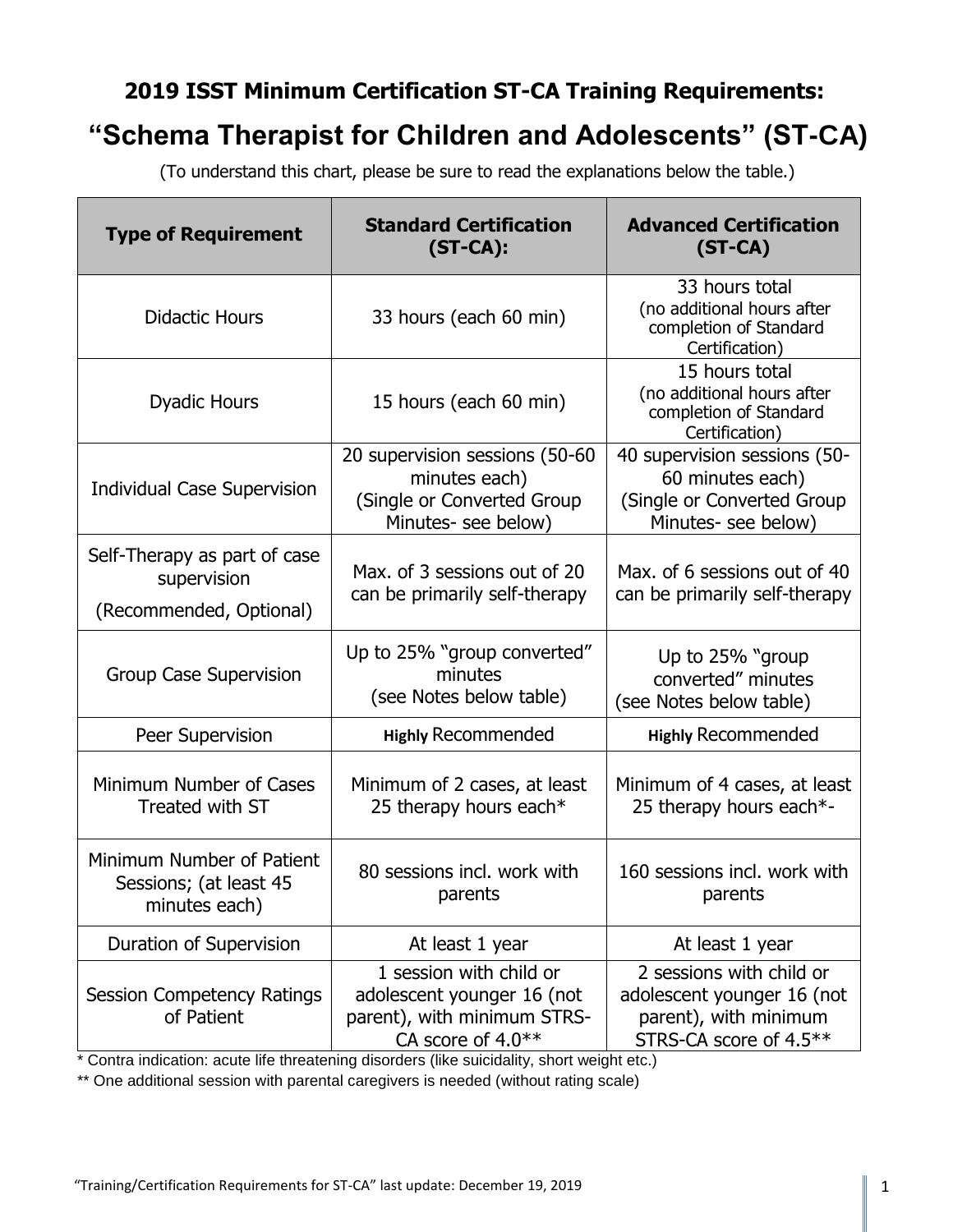## **From 2020 on :**

## **Requirements to be certified at Standard and/or Advanced Levels in ST-CA:**

Psychotherapists eligible for certification in ST-CA must prove that - prior or during their training in ST-CA - they have acquired special knowledge and qualification in CBT, Psychodynamic or other specific training in Psychotherapy for children, adolescents and families, **according to legislation or rules in their country**. This can be given by - a CBT, Psychodynamic or other specific training in Psychotherapy designed especially for work with children, adolescents and families

- or a special qualification on top of general or adult CBT, Psychodynamic or other specific training in Psychotherapy allowing to work with children, adolescents and families

- or as an alternative, a minimum of 3 years professional practice in the field of CBT, Psychodynamic or other specific Psychotherapy with children, adolescents and families.

*Exemption: therapists already certified at standard ST-CA level before 1st July 2019, who are currently on their way to become an advanced ST-CA therapist, are granted to reach the advanced level according to the previous rule: plus 5 additional supervision sessions, not 20 additional.* 

## **Requirements to be certified at Trainer-Supervisor Level in ST-CA:**

The highest level of certification in Schema Therapy is the Trainer-Supervisor level. For the certification as **Trainer-Supervisor** a person needs to be certified at the Advanced level and have completed the Trainer-Supervisor Webinar or in person seminar. The Webinar is offered about three times a year by the ISST Training Coordinator in English and also by other Trainers approved to offer this training live in various countries and languages.

## To be certified as **Trainer-Supervisor in ST-CA a therapist must meet the following requirements**

1. Minimum of 3 years working experience in ST-CA

2. Additional 24 hours in further ST-CA Workshops (must: ST with BPD, optional: ST with NPD, ST with couples, "Overcoming the Detached Protector", or similar workshops, on request)

3. Experience as a co-trainer in at least 2 workshops (min. 12 hours each) on ST-CA topics.

4. Self-therapy: Minimum one day or 6 hours in a group therapists.

5. Min. 5 additional single supervision hours, including an additional video session with child or adolescent younger 16 (not parent), with minimum STRS-CA score of 4.5

In addition, common national criteria to obtain the status "Supervisor" must be fulfilled, as formulated by professional legislation or regulations by local professional associations. This could mean: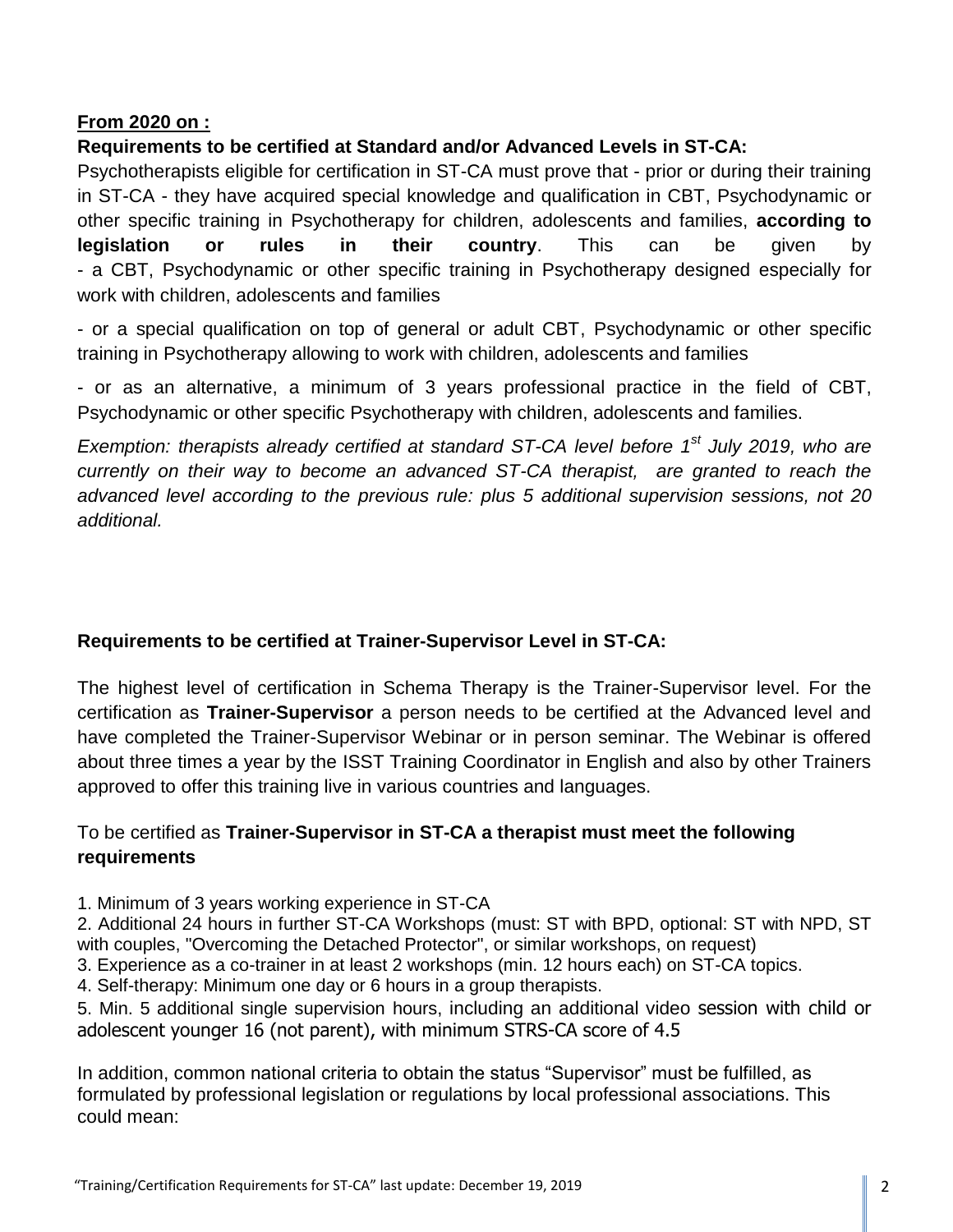- Minimum of 5 years listed and working as a licensed psychotherapist for CA after final psychotherapy graduation (i.e., "Approbation" in Germany, State Licence in the US, registration with the Health Service in the UK or in the Netherlands); or

- currently working as a supervisor for CA psychotherapy at a training school for psychotherapy that is accredited by the government or any other legal body responsible according to national law, or working as a supervisor for CA at a university, teaching and supervising post-graduates in psychotherapy, or acknowledged supervisor for CA with a supervisor certificate from the chamber of psychotherapists or a national professional association of psychotherapy. or

- teaching experience in psychotherapy in general for three years, with at least three workshops or presentations within three years before application. This includes at least two ST specific work samples with CA, like workshops, lectures, already doing supervision with ST CA cases, having written book chapters, co-authorship of journal articles. Further material showing teaching experience in ST with CA can be evaluated individually on request.

## **In countries without licensed training in psychotherapy, exemptions are possible (on request)**

## *Important Explanations & Notes*

## **Explanation of the 2 Certification Levels**

1. Standard International Certification: Therapists at this level are certified to practice schema therapy, participate in outcome studies, and to train or supervise other therapists at a basic level only with the supervision of an Advanced level Trainer-Supervisor within an approved training program. They are not qualified to run a training program, rate sessions, or offer supervision.

2. Advanced International Certification (with T-S-Status): Therapists at this level are certified to treat all patients, participate in outcome studies, and to apply for certification as a supervisor/trainer.

## **Converting Group Supervision Hours to Individual Supervision Hours**

We have worked out a (complicated) system for converting group supervision hours into individual supervision hours (applies to supervision groups with 2 to 6 members). The basis of the conversion is that we voted to consider 3 group hours (180 minutes) with 6 members in the group, to be approximately equivalent to 1 individual supervision "hour" (50 minutes).

For example, if a group has 6 trainees, then we assume that each group member gets 1/6 of the group time. Thus, if the group is 2 hours long (120 minutes), then each member gets 20 minutes of *direct* supervision time in the group. This is equivalent to 20 minutes of individual supervision time. The remaining 100 minutes is spent observing the supervision of other group members.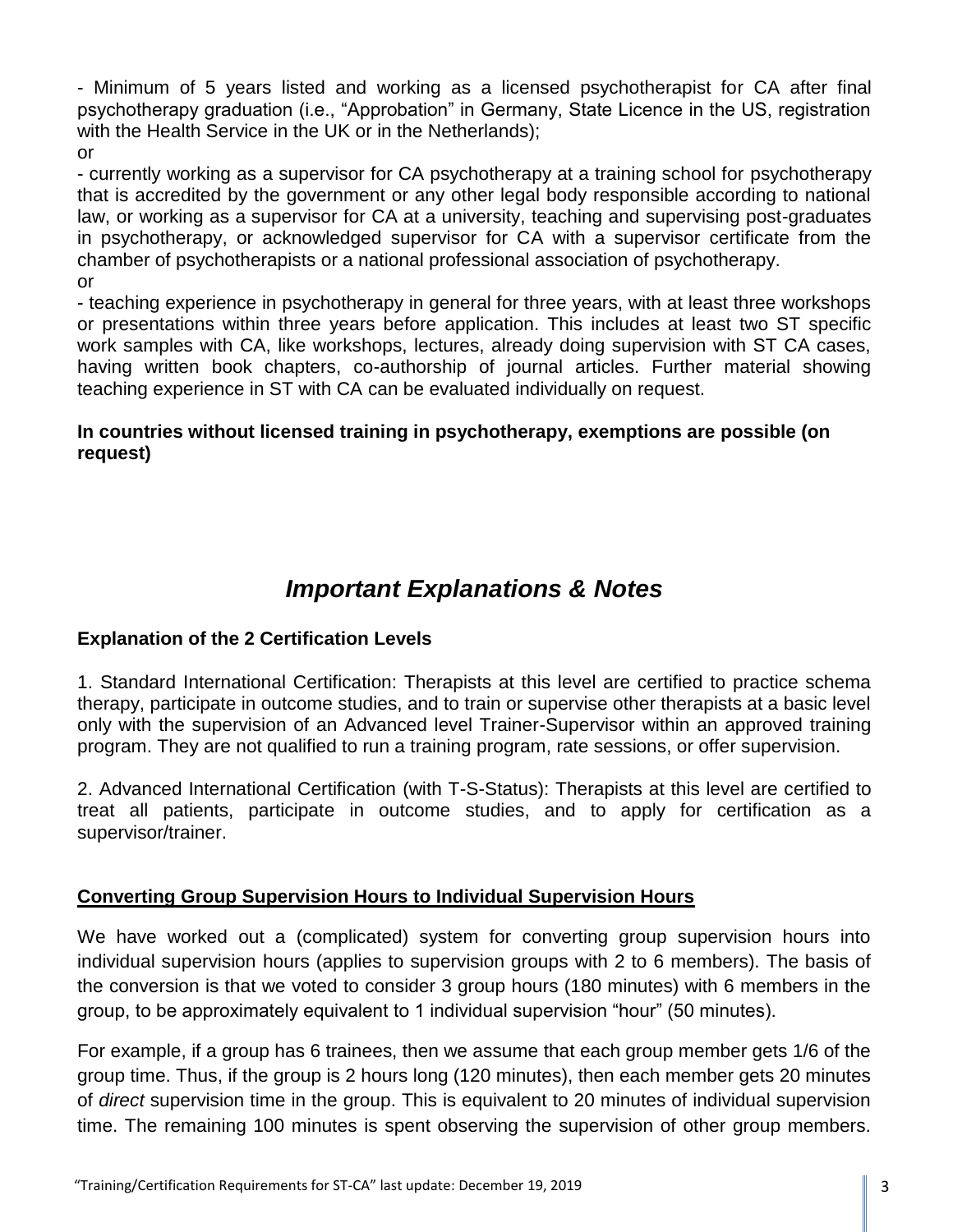We have decided (by voting) that the time spent *observing* supervision of another member is equivalent to 20% of the time spent receiving supervision on one's *own* cases. Thus the 100 minutes observing others is equal to 20 individual supervision minutes (20%).

## **Using this formula, the chart below allows you to compute the number of supervision credits for each size of group.**

#### **For each 60 minutes of group supervision time:**

2 trainees in group = 36 minutes of credit

3 trainees in group = 28 minutes of credit

4 trainees in group = 24 minutes of credit

5 trainees in group = 22 minutes of credit

6 trainees in group = 20 minutes of credit

 $(60 \text{ minutes of individual supervision} = 60 \text{ minutes of credit})$ 

## **Approved Certification CA Training Programs / Content**

## **Didactic Hours (60 min): 33 / Didactic Curriculum:**

- Schemas, Coping Styles, and Modes: Defined and Differentiated
- Assessment for Children and Parents: including interviews, imagery, and inventories
- Linking Schemas with Early Childhood Experiences
- Developmental and Temperamental Factors
- Conceptualizing a Case in Schema Terms
- Treatment Formulation Clarifying Goals & Needs in Schema Terms
- Schema Change: including Schema Dialogues, Emotion-Focused Chair Work
- Use of Imagery, Limited Re-Parenting, Empathic Confrontation, Limit-Setting, Flashcards, Diaries, Confronting Maladaptive Coping Modes and Punitive and Demanding Critic Modes, Therapy Relationship Work (including the appropriate use of self-disclosure)Role-Plays, Cognitive Strategies, Behavioral Strategies, and Homework
- Schema Mode Work with ADHD, ADD, DBD (CD, ODD), OCD, Anxiety disorder, and other typical psychic disorders of childhood and youth

• Schema Therapy for Caregivers/Parents (Schema Coaching, Systemic Schema Therapy) Reading: Reinventing Your Life / Schema Therapy: A Practitioner's Guide and other ST books. Other Reading Materials offered by the Training Program institution.

## **Dyadic Hours (60 min): Minimum 15 Hours / Dyadic Curriculum:**

 Whole group or "fishbowl" exercises are encouraged and can count towards as much as 2 hours of the dyadic requirement, as long as the whole group is participating in the practice. Whole group exercises can be a great way to demonstrate strategies in preparation for the dyadic practice.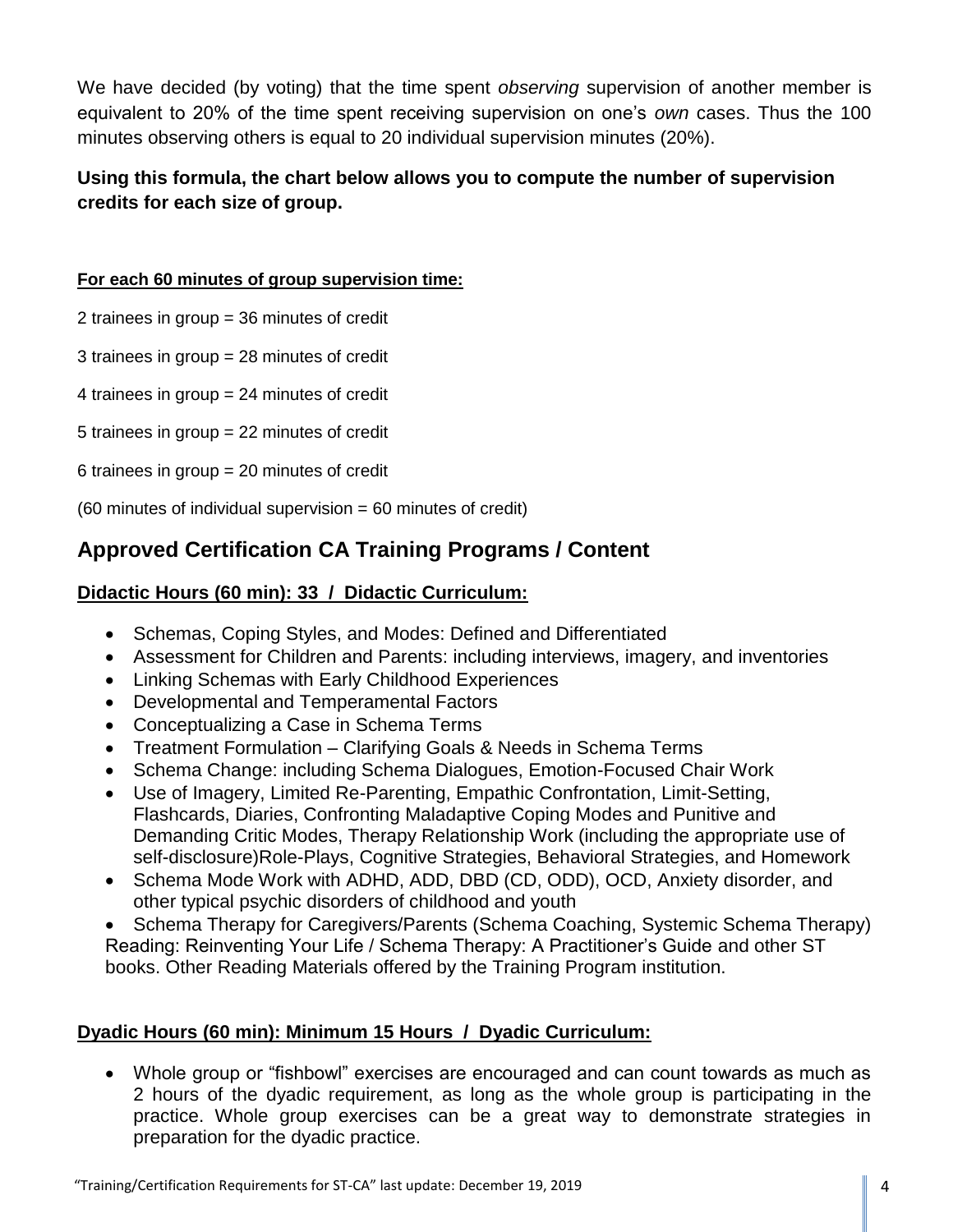- Dyadic Practice: Therapists pair up and take turns (approximately 30 minutes each direction) in the role of patient and therapist. If the group is large, and supervisors are scarce, a third person may act as the observer/coach. But - the observer should only be in that role one time so as to maximize practice opportunity.
- Dyadic practice exercises must include: Limited Re-Parenting with Child modes, especially with the Vulnerable and Angry Child Modes; Psychoeducation through Drawings, Hand and/or Finger Puppets, Chair Dialogue, Inner House; Audio Flashcard, Confronting the Detached Protector Mode, Confronting the Punitive (Demanding) Modes, the Use of Empathic Confrontation, Imagery, Limit Setting, and Therapy Relationship work.
- Therapists Schemas: Dealing with obstacles in treatment when therapists' schemas become activated with certain types of patients and their parents.

While there is no standard for the didactic portion of a certification program, meaning that you may have 30-40 participants in the room with one certified trainer facilitating the didactic part, we are proposing that there be a minimum of 1 trainer for every 20 participants (optimally 1 trainer for every 10 participants) in the dyadic role-play portion of the program. We know this is challenging in some countries where the number of available advanced schema therapists is still growing.

But perhaps in these cases, offering separate consecutive dates for smaller group training to cover the dyadic role play might adequately help meet this requirement. It is one of the most important aspects of the training program for learning the model, in addition to personal and group supervision, and therefore requires that advanced schema therapy supervisors be available to guide and coach the dyadic practice exercises.

## **Supervision and Session Ratings:**

## **20 Hours – Standard or 30 hours Advanced**

- All supervision should include supervisees looking at their own schema activation in the context of their work with patients.
- Additional self-therapy should be encouraged when needed and should be related to counter-transference issues in treatment.
- STRS-CA what will be expected for final rating of tapes
- Comprehensive use of the case conceptualization forms / case summaries
- Prerequisites for Schema Therapy (Assessing contextual "road blocks" like limited finances, limited access to patient, blending other therapies, suicidal tendencies, crisis intervention, medication evaluations.)
- Respectfully providing positive and negative feedback to candidates
- Handling obstacles related to schema activation in supervision
- Confronting avoidance and detached protector modes w/supervisees
- Implementing role plays with candidates
- Use exercises from training program to help trainees "experience" their own schema triggering and maladaptive modes.
- Emphasis on mode work